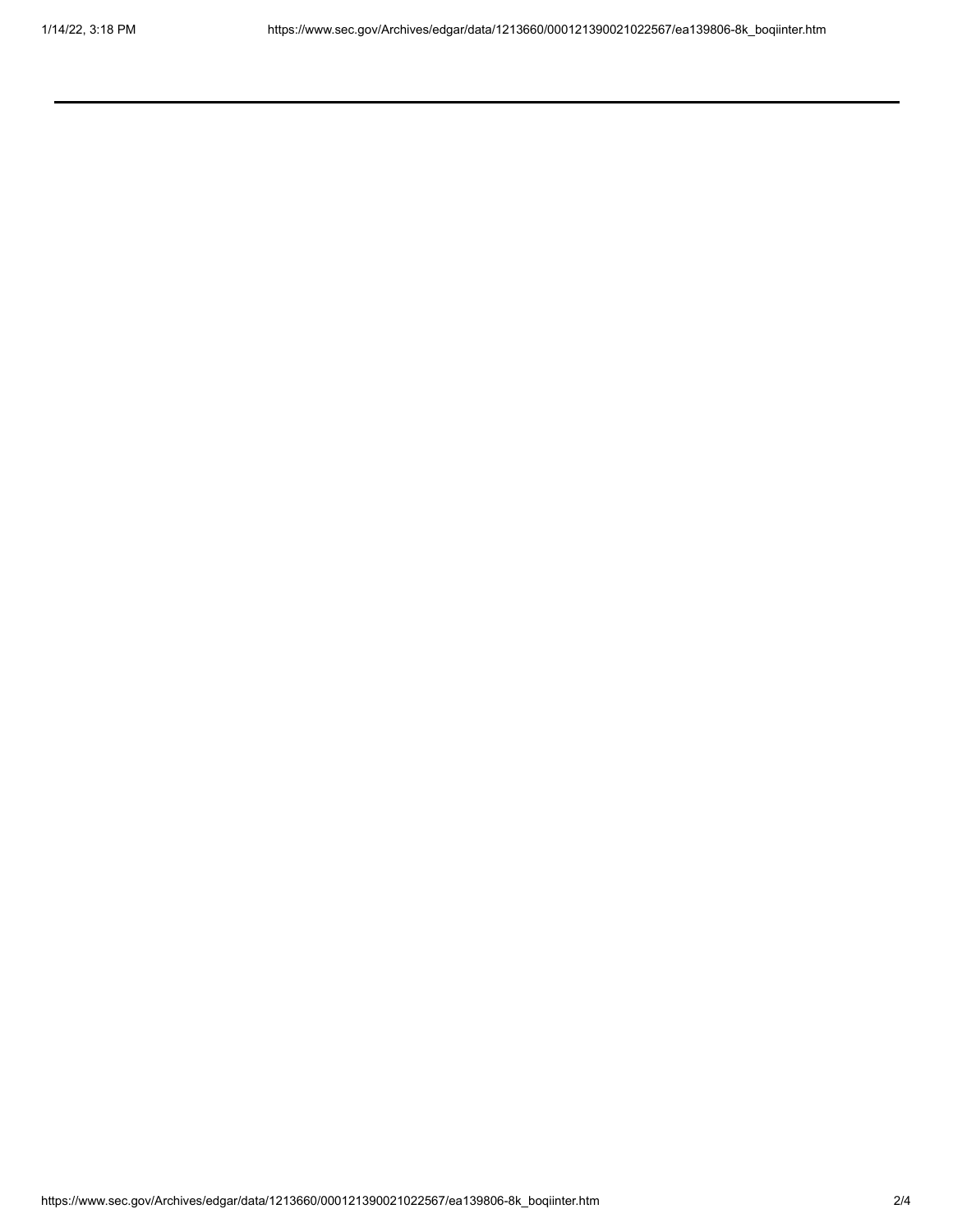### **Item 1.01 Entry into a Material Definitive Agreement.**

On April 16, 2021, the Registrant entered into an Amendment Agreement (the "Amendment") to amend the Stock Purchase Agreement dated as of April 9, 2021 by and among the Registrant, Bimai Pharmaceutical (Chongqing) Co., Ltd., a company organized under the laws of the People's Republic of China (the "PRC"), Wuzhou Qiangsheng Hospital Co., Ltd., a company organized under the laws of the PRC, Suzhou Eurasia Hospital Co., Ltd., a company organized under the laws of the PRC, Yunan Yuxi Minkang Hospital Co., Ltd., a company organized under the laws of the PRC, Mr. Jiangjin Shen, an individual residing in the PRC and Mr. Zhiwei Shen, an individual residing in the PRC. The Amendment clarified certain details with respect to the requirement for stockholder approval in the event the Registrant elects to pay the post-closing consideration in shares of the Registrant's common stock in lieu of cash, if payable.

The foregoing description of the Amendment does not purport to be complete and is qualified in its entirety by reference to the Amendment, which is filed as Exhibit 4.1 hereto, and is incorporated herein by reference.

The information in this Current Report on Form 8-K may contain forward-looking statements based on management's current expectations and projections, which are intended to qualify for the safe harbor of Section 27A of the Securities Act of 1933, as amended, and Section 21E of the Securities Exchange Act of 1934, as amended. The statements contained herein that are not historical facts are considered "forward-looking statements." Such forward-looking statements may be identified by, among other things, the use of forward-looking terminology such as "believes," "expects," "may," "will," "should," or "anticipates" or the negative thereof or other variations thereon or comparable terminology, or by discussions of strategy that involve risks and uncertainties. In particular, statements regarding the efficacy of investment in research and development are examples of such forward-looking statements. The forward-looking statements include risks and uncertainties, including, but not limited to, the effect of political, economic, and market conditions and geopolitical events; legislative and regulatory changes that affect our business; the availability of funds and working capital; the actions and initiatives of current and potential competitors; investor sentiment; and our reputation. The Registrant not undertake any responsibility to publicly release any revisions to these forward-looking statements to take into account events or circumstances that occur after the date of this report. The factors discussed herein are expressed from time to time in the Registrant's filings with the Securities and Exchange Commission available at http://www.sec.gov.

## **ITEM 9.01 FINANCIAL STATEMENTS AND EXHIBITS.**

| <b>Exhibit</b> | <b>Description</b>                       |
|----------------|------------------------------------------|
| 4.1            | Amendment Agreement dated April 16, 2021 |

1